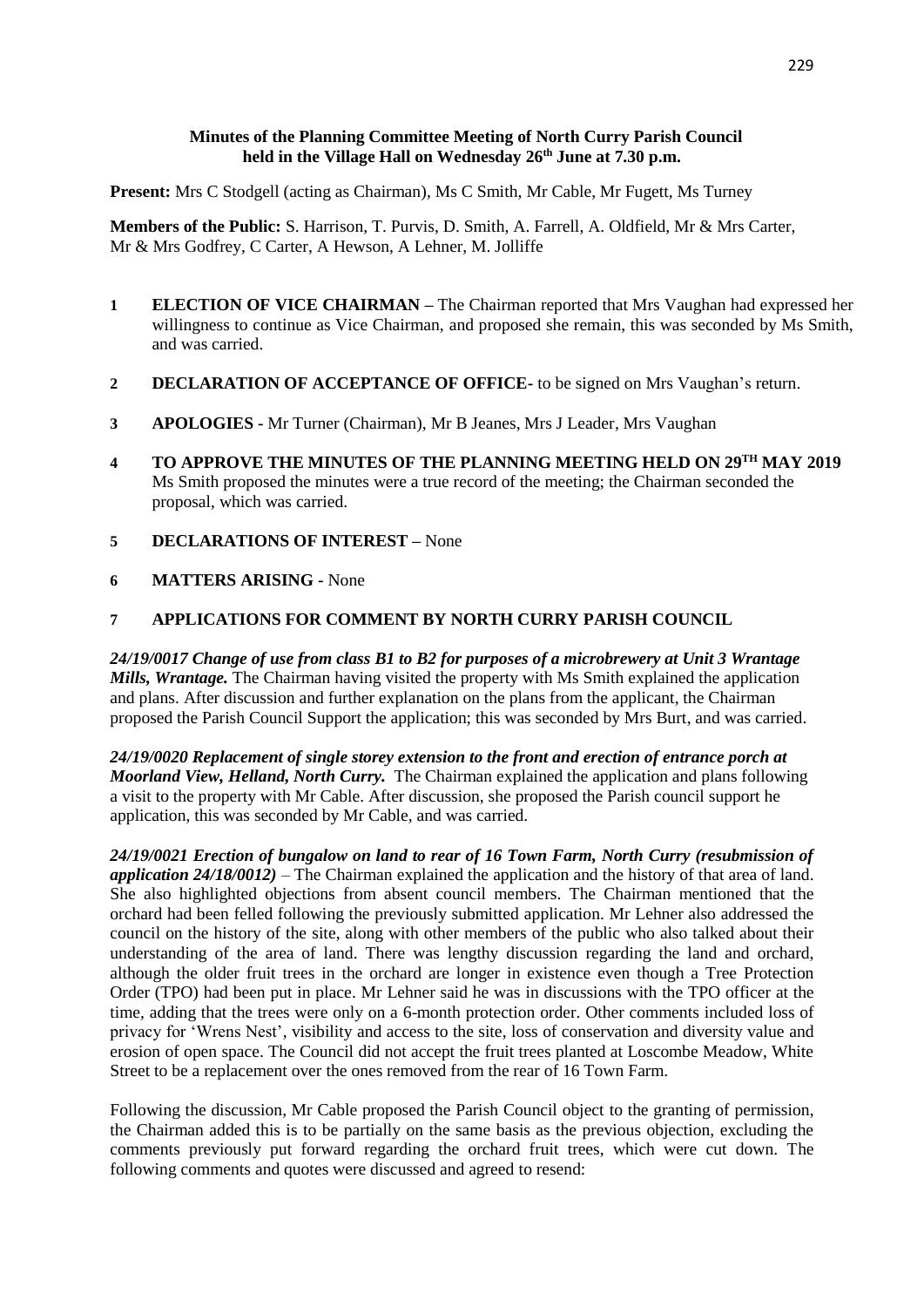1. According to the Chief Solicitors Report to the Planning Committee of 21.05.2003 in relation to the Town Farm Development application "… They have now reached an agreement between them whereby the Parish Council would relinquish the open space to the rear of the site in exchange for the transfer to the Parish Council of the barn at the front of the site. ….. **The 'open space' would then be taken into the curtilages of the properties to be built on the site, with a small area being retained as a 'paddock'.** 

To ensure the retention of the open area between the houses to be built and the open countryside, the land would be transferred **subject to a covenant that no structures of any sort would be erected on the land** and the Local Planning Authority would retain control over any fencing to be erected. **Additionally**, in respect of the paddock **the developer would enter into a covenant to maintain the paddock in good agricultural order**."

Subsequently the Section 106 Agreement between West of England Developments and the Council commits to the following: Para. 2.2 "The Parish Council and the Council hereby agree that **the Developer may use the Public Open Space Land** (as defined in the Principal Agreement) **as garden or paddock for the purpose of the Development Proposal provided that the Developer shall not construct or permit to be constructed upon the Public Open Space Land** as so defined any building or other structure whatsoever (other than hedges or fences dividing individual garden areas such fencing to be approved in writing to the council)"

Para. 6. 'The developer hereby agrees (in consideration of the agreement by the Parish Council and the Council in clause 2) that

## **6.1 any area of land retained as paddock will be maintained in good agricultural order**'.

The Parish Council would neither want to see, nor set a precedent of, erosion of open space/areas committed to under Section 106 agreements. This piece of land should be under a covenant preventing construction on it in accordance with the S106 agreement.

- 2. Development of this site would be contrary to both: **Section 18 of the National Planning Policy Framework**: "118. When determining planning applications, local planning authorities should aim to conserve and enhance biodiversity by applying the following principles:
- if significant harm resulting from a development cannot be avoided (through locating on an alternative site with less harmful impacts), adequately mitigated, or, as a last resort, compensated for, then planning permission should be refused;'
- 'planning permission should be refused for development resulting in the loss or deterioration of irreplaceable habitats, including ancient woodland and the loss of aged or veteran trees found outside ancient woodland, unless the need for, and benefits of, the development in that location clearly outweigh the loss;'

Mr Cable proposed that the PC also object on the basis of poor access to the site and that the trees that were cut down be replaced on the paddock site, in an effort to re-establish the orchard. The Chairman also reiterated that this should remain an open space with no structure on it; this was seconded by Ms Smith, and was carried.

*24/19/0023/AGN Prior notification for the erection of an extension to an agricultural building for storage of machinery and fodder at Thong Farm, West Sedgemoor Road, North Curry –* The Chairman explained the application and plans, which she visited with Mr Cable. After discussion, she proposed the application be supported; this was seconded by Mrs Burt, and was carried.